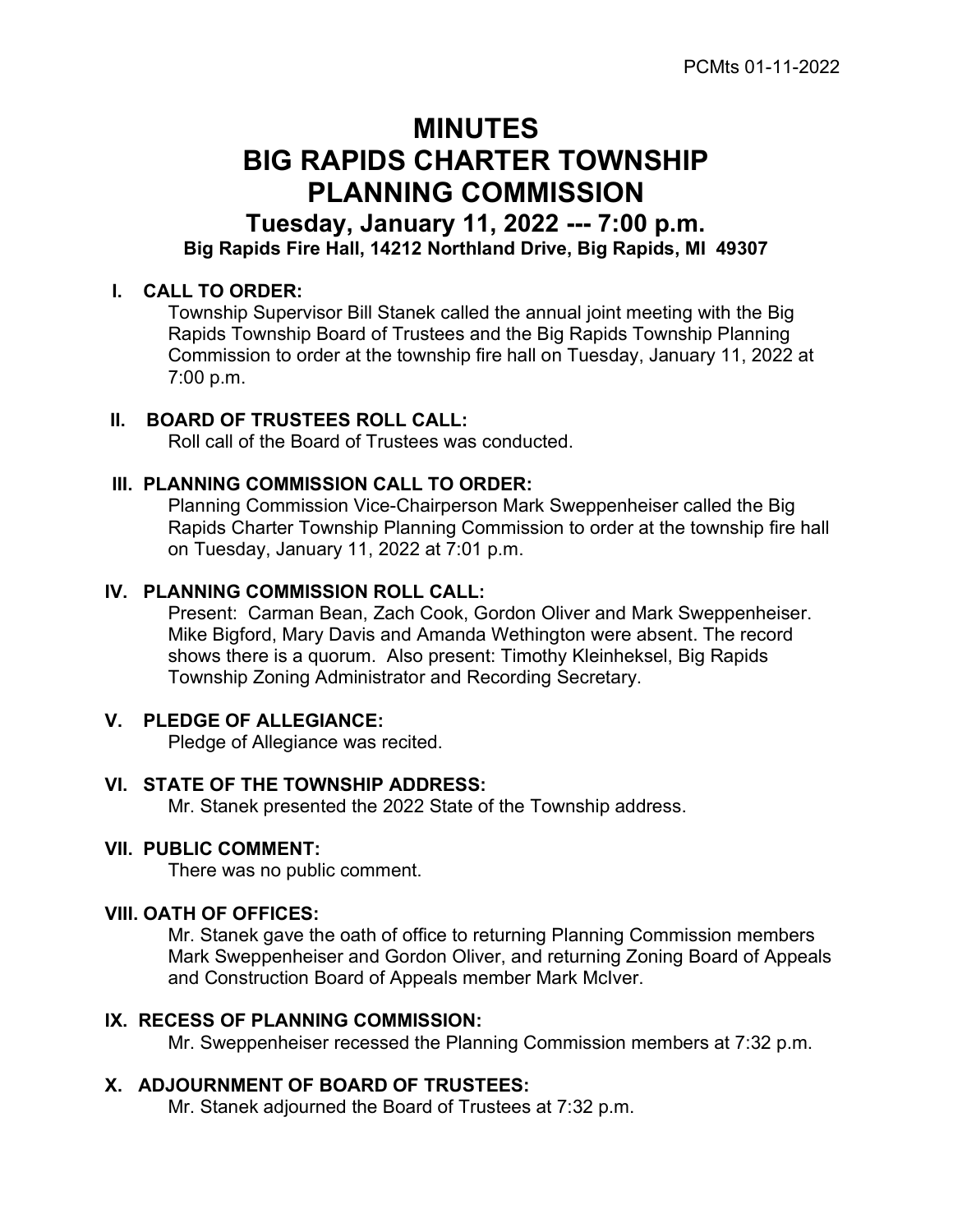# XI. PLANNING COMMISSION CALLED BACK TO ORDER:

Planning Commission Vice-Chairperson Mark Sweppenheiser called the Big Rapids Charter Township Planning Commission back to order at the township fire hall on Tuesday, January 11, 2022 at 7:48 p.m.

#### XII. CONFLICTS OF INTEREST:

Mr. Sweppenheiser asked if any of the Commission members had known conflicts of interest with any of the items on the agenda for this meeting. No one indicated that a conflict of interest existed.

#### XIII. MINUTES:

Mr. Sweppenheiser asked the Commission members to review the minutes of the December 14, 2021 meeting. Mr. Cook made a motion to approve the December 14, 2021 minutes as submitted. Mr. Oliver supported the motion. There was no further discussion. The motion passed unanimously with four ayes.

#### XIV. ELECTION OF OFFICES:

Mr. Sweppenheiser asked the Commission members to elect the 2022 Planning Commission offices. Mr. Cook made a motion to re-elect Mrs. Wethington as Chairperson stating that she has done an excellent job in this position in the past. Mr. Bean supported the motion. There was no further discussion. The motion passed unanimously with four ayes. Mr. Cook made a motion to re-elect Mr. Sweppenheiser as Vice-Chairperson. Mr. Oliver supported the motion. There was no further discussion. The motion passed unanimously with four ayes. Mr. Oliver made a motion to elect Mrs. Davis as Secretary. Mr. Bean supported the motion. There was no further discussion. The motion passed unanimously with four ayes.

# XV. ACTION ON 2021 PLANNING COMMISION REPORT:

Mr. Sweppenheiser asked the Commission members to review the 2021 Planning Commission Report. Mr. Cook made a motion to approve the 2021 Planning Commission Report as submitted. Mr. Oliver supported the motion. The motion passed unanimously with four ayes.

#### XVI. SET MEETING DATES FOR 2022:

Mr. Sweppenheiser asked the Commission to review the meeting date schedule for 2022. Mr. Bean made a motion to accept the Planning Commission meeting schedule for 2022. Mr. Cook supported the motion. There was no further discussion. The motion passed unanimously with four ayes.

# XVII. ADJOURNMENT:

Hearing no further business for the Planning Commission, Mr. Sweppenheiser adjourned the meeting at 7:57 pm.